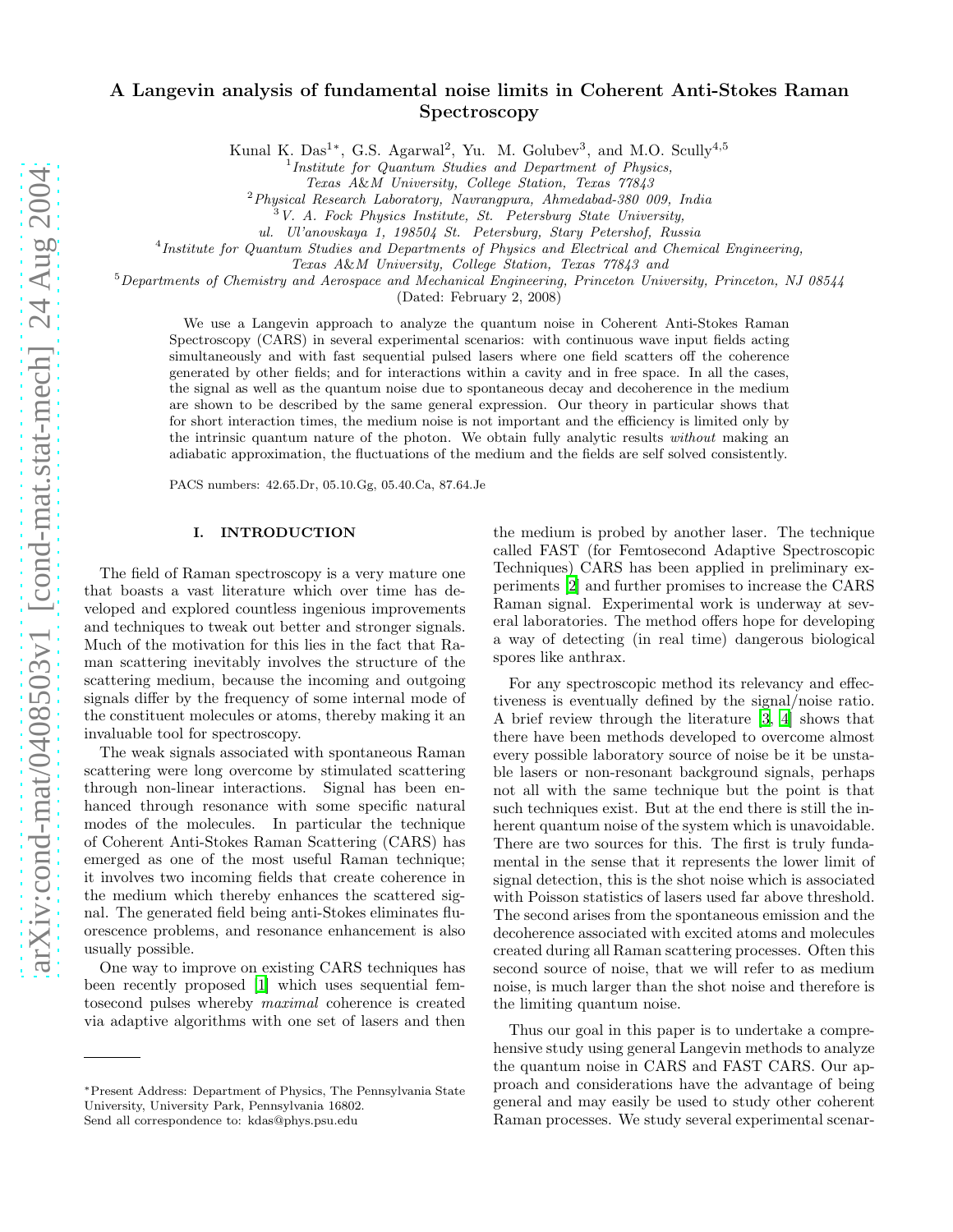

FIG. 1: CARS scheme with three input fields of frequency  $\nu_1$ ,  $\nu_2$  and  $\nu_3$  and a generated signal field  $\nu_4 = \nu_1 + \nu_3 - \nu_2$ . The radiative damping rate from level b to level c is  $\Gamma_b$  and the dephasing rate of the coherence between levels  $b$  and  $c$  is  $\Gamma$ .

ios allowing for interactions within or without a cavity and for pulsed or continuous wave input fields. We find a remarkable similarity in behavior of all these cases suggesting that our results probably have a broader validity beyond the configurations we consider. In particular, we find that the medium (solvent) noise is not important for FAST CARS whose efficiency is limited by the intrinsic quantum character of the photon.

In sections II and III we define the problem in terms third order non-linear interactions and Langevin equations, and in section IV we describe our model in detail, laying out the equations and assumptions that we use. In Sec. V we consider the experiments using sequential femtosecond pulses and in Sec. VI we discuss experiments involving concurrent continuous wave input fields. Then in Sec. VII we present a detailed discussion of our results and their implications, and we provide numerical estimates based on realistic experimental parameters.

### II. NONLINEAR INTERACTION

We will consider stimulated Raman scattering involving three input fields  $\hat{a}_1, \hat{a}_2, \hat{a}_3$  and one generated field  $\hat{a}_4$ with corresponding frequencies  $\nu_{i=1,2,3,4}$ . The interaction Hamiltonian is written in terms of the two Ramancoupled atomic or molecular levels  $|b\rangle$  and  $|c\rangle$ , of energies  $\hbar\omega_b$  and  $\hbar\omega_c$ , and lowering operator  $\hat{\sigma} = |c\rangle\langle b|$ 

$$
\hat{V} = \hbar \left( R_{12} \hat{a}_1 \hat{a}_2^{\dagger} + R_{43} \hat{a}_3^{\dagger} \hat{a}_4 \right) \hat{\sigma}^{\dagger} e^{it\Delta} + H.a. \tag{1}
$$

<span id="page-1-0"></span>Here and elsewhere the time arguments will be suppressed where obvious in order to reduce clutter. The exponential factor signifies that all operators are in the interaction picture, its argument  $\Delta = \omega_{bc} + \nu_{21} = \omega_{bc} + \nu_{34}$ with  $\omega_{bc} = \omega_b - \omega_c$ . These particular combination of atomic and field frequencies in  $\Delta$  implies that the Hamiltonian contains only Raman resonant terms and excludes

all non-resonant terms. For the case of FAST CARS where  $\nu_1$  and  $\nu_2$  pulses interact with the atoms before  $\nu_3$ , the non-resonant terms are simply not present. However when all the fields are present simultaneously the permutations of the fields lead to 24 terms in the perturbation expansion which all contribute at the same order [\[3\]](#page-11-2); in that case we have in effect neglected the 20 remaining terms which have non-resonant combinations of the fields and the atomic levels. If we are close to resonance this is certainly justified, in fact we will assume perfect two photon Raman resonance in this paper.

The Raman coupling constants are defined by  $R_{12}$  =  $R_{12}^{\prime} \mathcal{E}_1 \mathcal{E}_2^*$ 

<span id="page-1-1"></span>
$$
R'_{12} = \frac{-1}{\hbar^2} \sum_{j} \left[ \frac{(\vec{\mu}_{fj} \cdot \vec{\varepsilon}_{1})(\vec{\mu}_{ji} \cdot \vec{\varepsilon}_{2})}{(\omega_{jc} + \nu_{2})} + \frac{(\vec{\mu}_{fj} \cdot \vec{\varepsilon}_{2})(\vec{\mu}_{ji} \cdot \vec{\varepsilon}_{1})}{(\omega_{jc} - \nu_{1})} \right] (2)
$$

and likewise for  $R_{43}$ . The  $\vec{\varepsilon}$  are unit polarization of the fields,  $\vec{\mu}$  the dipole moments,  $j$  labels the intermediate states and  $\mathcal{E}_l = \sqrt{(\hbar \nu_l)/(2\epsilon_0 \epsilon_p V)}$  are the field quantization factors over volume V in a medium of dielectric constant  $\epsilon_p$  taken to be about the same for all laser fields. The decoherence rate between levels  $b$  and  $c$  is denoted by  $\Gamma$  and the depopulation rate from level b to level c by  $\Gamma_b$ ; damping to other levels is assumed negligible.

It will help to establish a relation with macroscopic quantities. The classical field amplitudes are  $E_i = \mathcal{E}_i \alpha_i$ for coherent state expectations  $\alpha_i = \langle \hat{a}_i \rangle$ . The thirdorder susceptibility is defined to be

$$
\chi^{(3)}(-\nu_4, \nu_1, -\nu_2, \nu_3) = -\hbar \frac{R'_{43}R'_{12}}{(\Delta - i\Gamma)}\frac{N}{V},\qquad(3)
$$

<span id="page-1-2"></span>with expected population difference between the two levels  $N = N_b - N_c$ . The Maxwell equation for the slowly varying amplitude of the generated field is

$$
\left(\frac{\partial}{\partial t} + v \frac{\partial}{\partial z}\right) E_4 = \frac{i\nu_4}{2\epsilon_0 \epsilon_p} \chi^{(3)} E_1 E_2^* E_3,\tag{4}
$$

<span id="page-1-3"></span>with the velocity in the medium  $v = c/\sqrt{\epsilon_p}$ .

## III. LANGEVIN EQUATIONS OF MOTION

The three input fields  $\nu_1, \nu_2$  and  $\nu_3$  are typically strong laser fields far above threshold, we will treat them as classical fields and replace  $\hat{a}_{1(2,3)} \rightarrow \alpha_{1(2,3)}$ . Considerable simplification is achieved by defining

$$
\hat{A}(t) = \frac{R_{12}\alpha_1\alpha_2^* + R_{43}\alpha_3^*\hat{a}_4(t)}{g}
$$
  

$$
\xi = \frac{R_{12}\alpha_1\alpha_2^*}{g}, \qquad g = |R_{43}\alpha_3^*|.
$$
 (5)

<span id="page-1-4"></span>The normalization g has been chosen such that  $A(t)$  satisfies the boson commutation rules. Thus we can treat  $A(t)$  like a photon field operator. The parameters g and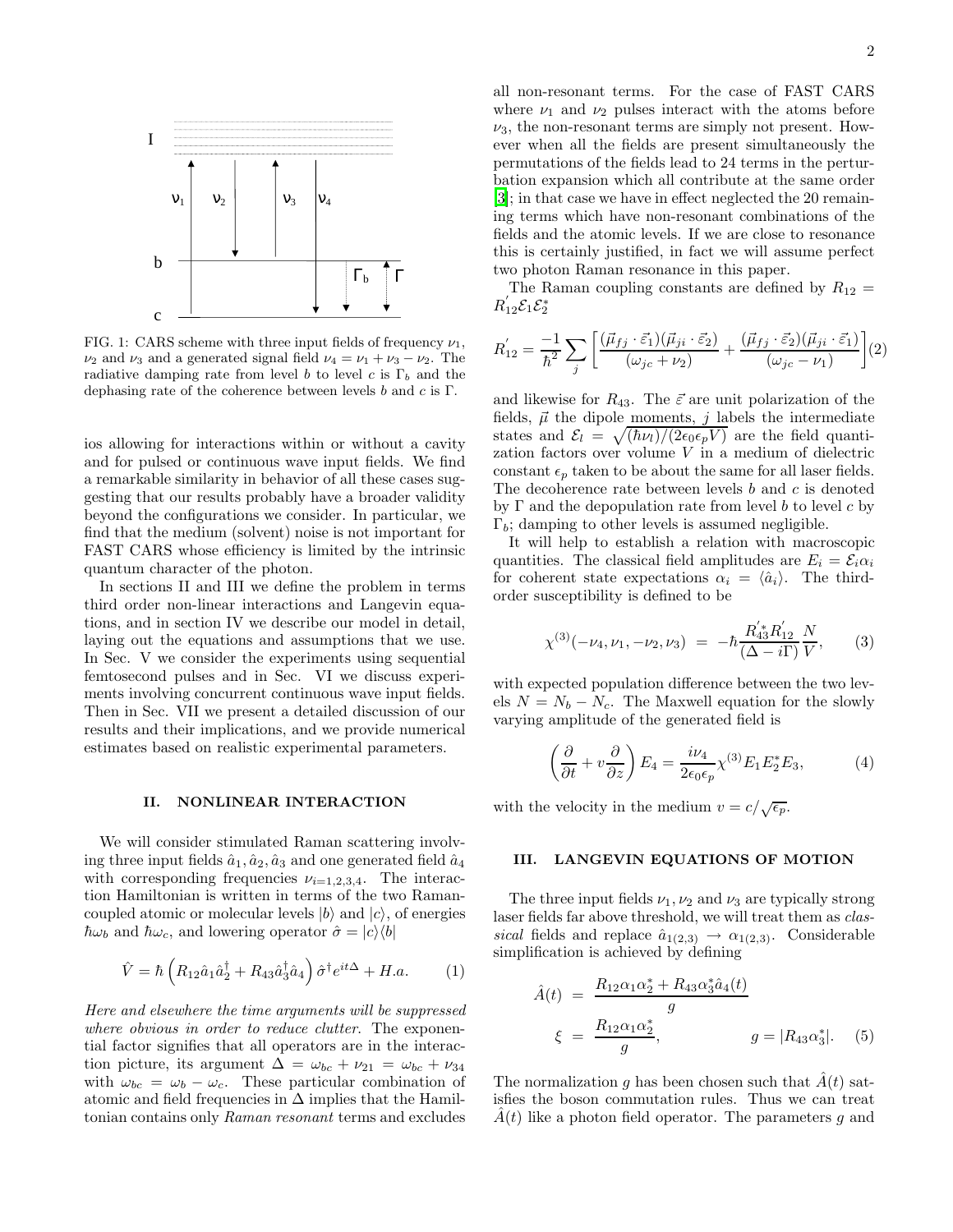<span id="page-2-0"></span> $\xi$  being dependent only on the input fields will treated as constants in our calculations. The Heisenberg-Langevin equations of motion for the atomic operators are obtained from the interaction Hamiltionian:

$$
\dot{\hat{\sigma}} = -(\Gamma + i\Delta)\hat{\sigma} + ig[\hat{\sigma}_b - \hat{\sigma}_c]\hat{A} + \hat{F}_{\sigma}
$$
  

$$
\dot{\hat{\sigma}}_b = -\Gamma_b \hat{\sigma}_b + ig[\hat{A}^\dagger \hat{\sigma} - \hat{\sigma}^\dagger \hat{A}] + \hat{F}_b
$$
  

$$
\dot{\hat{\sigma}}_c = \Gamma_b \hat{\sigma}_b - ig[\hat{A}^\dagger \hat{\sigma} - \hat{\sigma}^\dagger \hat{A}] + \hat{F}_c.
$$
 (6)

The coherence operator here differs from that in Eq. [\(1\)](#page-1-0) by a phase factor  $\hat{\sigma}(t)e^{-i\Delta t} \to \hat{\sigma}(t)$ , and  $\hat{\sigma}_{b(c)}$  are the population operators for the atomic levels. The  $\hat{F}$ 's are the Langevin noise operators. They have vanishing first moments  $\langle F(t) \rangle = 0$ , since the entropy of the system cannot be lowered by noise [\[5](#page-11-4)]. The second moments are taken to be delta-correlated in time corresponding to Markovian white noise

$$
\langle \hat{F}_i(t)\hat{F}_j(t')\rangle = 2D_{ij} \delta(t - t'). \tag{7}
$$

The  $D_{ij}$  are the diffusion coefficients in analogy with classical Langevin equations. The diffusion coefficients associated with Eqs. [\(6\)](#page-2-0) are calculated using the generalized fluctuation-dissipation theorem [\[6\]](#page-11-5) in Appendix A.

The Langevin equation for the signal field operator is

$$
\dot{\hat{a}}_4 = -\gamma \hat{a}_4 - i R_{43}^* \alpha_3 \hat{\sigma} + \hat{F}_{a_4}.
$$
 (8)

Here we included an heuristic field damping rate  $\gamma$  to allow for atom-field interaction inside a cavity. From this equation, we can construct the equation

$$
\dot{\hat{A}} = -\gamma(\hat{A} - \xi) - ig\hat{\sigma}.
$$
\n(9)

The effects of a thermal heat bath that accounts for a non-vanishing  $\hat{F}_{a_4}$  are neglected by assuming low temperature. In this paper we will also assume two photon Raman resonance thereby set  $\Delta = 0$ .

We next define macroscopic variables by summing over the operators for all the particles (atoms/molecules) in the medium

$$
\hat{M} = -i \sum \hat{\sigma} \qquad \hat{N}_{b(c)} = \sum \hat{\sigma}_{b(c)} \qquad (10)
$$

<span id="page-2-1"></span>and the population sum and difference operators  $\hat{N}_T$  =  $\hat{N}_b + \hat{N}_c$  and  $\hat{N} = \hat{N}_b - \hat{N}_c$ . The equations of motion for the collective atomic variables and the field are then

$$
\dot{\hat{M}} = -\Gamma \hat{M} + g \hat{N} A + \hat{F}_M
$$
\n
$$
\dot{\hat{N}} = -\Gamma_b (\hat{N} + \hat{N}_T) - 2g[\hat{A}^* \hat{M} + \hat{M}^* \hat{A}] + \hat{F}_N
$$
\n
$$
\dot{\hat{N}}_T = 0
$$
\n
$$
\dot{\hat{A}} = -\gamma (\hat{A} - \xi) + g \hat{M},
$$
\n(11)

with the total number of active particles  $\langle \hat{N}_T \rangle$  being conserved. The associated diffusion coefficients are shown in Appendix [A.](#page-9-0)

Solution of these equations is facilitated by transforming them into equivalent c-number equations [\[7](#page-11-6), [8,](#page-11-7) [9\]](#page-11-8). This is achieved by putting all the operators in normal order chosen to be  $\hat{A}^{\dagger}$ ,  $\hat{M}^{\dagger}$ ,  $\hat{N}$ ,  $\hat{M}$ ,  $\hat{A}$  which establishes an unique correspondence between the quantum and classical equations. Since the equations are already in normal order the operators are simply replaced with their classical counterparts  $\mathcal{A}^*, \mathcal{M}^*, \mathcal{N}, \mathcal{M}, \mathcal{A}.$ 

The c-number noise functions satisfy  $\langle \mathcal{F}(t) \rangle = 0$  and  $\langle \mathcal{F}(t)\mathcal{F}(t') \rangle = 2\mathcal{D}\delta(t-t')$  just like their operator counterparts. The c-number diffusion coefficients will however acquire additional terms arising from normal ordering; all the non-vanishing coefficients are listed in Appendix [A.](#page-9-0) The corresponding properties of the noise in the frequency domain are summarized in Appendix [B.](#page-9-1) It is worth mentioning here that the expectations in the cnumber representation are now in the Glauber-Sudarshan P-representation of a thermal distribution which happens to be a Gaussian distribution of zero mean. This means that the Gaussian moment theorem applies and the first and second moments suffice to determine the distribution completely.

## IV. EQUATIONS AND ASSUMPTIONS OF THE MODEL

We consider small fluctuations about the mean values for both atomic and field variables  $\mathcal{M}(t) = \mathcal{M}_0(t) +$  $\delta \mathcal{M}(t)$ ,  $\mathcal{N}(t) = \mathcal{N}_0(t) + \delta \mathcal{N}(t)$  and  $\mathcal{A}(t) = \mathcal{A}_0(t) + \delta \mathcal{A}(t)$ . It is convenient to define two real variables  $T(t)$  =  $\mathcal{M}^*(t) \mathcal{A}_0(t) + \mathcal{M}(t) \mathcal{A}_0^*(t)$  and  $\mathcal{S}(t) = |\mathcal{A}(t)|^2$ , with linearized fluctuations

$$
\delta S(t) = A_0(t)\delta A^*(t) + A_0^*(t)\delta A(t)
$$
  
\n
$$
\delta T(t) = A_0(t)\delta M^*(t) + A_0^*(t)\delta M(t)
$$
  
\n
$$
\mathcal{F}_T(t) = A_0(t)\mathcal{F}_{\mathcal{M}}^*(t) + A_0^*(t)\mathcal{F}_{\mathcal{M}}(t).
$$
 (12)

The relation to the properties of the generated field  $\alpha_4$ that we are finally interested in are as follows: The strength of the signal field, given by the number of generated photons, and the atomic noise in the photon number, quantified by its variance, are determined by

$$
n_4(t) = \langle \alpha_4^*(t)\alpha(t) \rangle = |\mathcal{A}_0(t) - \xi|^2
$$
  

$$
\delta n_4^2(t) = \frac{n_4(t)}{|\mathcal{A}_0(t)|^2} \langle \delta \mathcal{S}^2(t) \rangle.
$$
 (13)

To reduce clutter we will often leave out the expectation brackets being obvious from the context. The variance is obviously linearized and neglects relatively small terms quadratic in the correlations. We will primarily consider regimes where the generated field  $\alpha_4$  is much weaker than the input fields (as we justify numerically in Sec. [VII B\)](#page-7-0) and therefore we will replace  $|\mathcal{A}_0|^2 \simeq |\xi|^2$  where appropriate and consistent.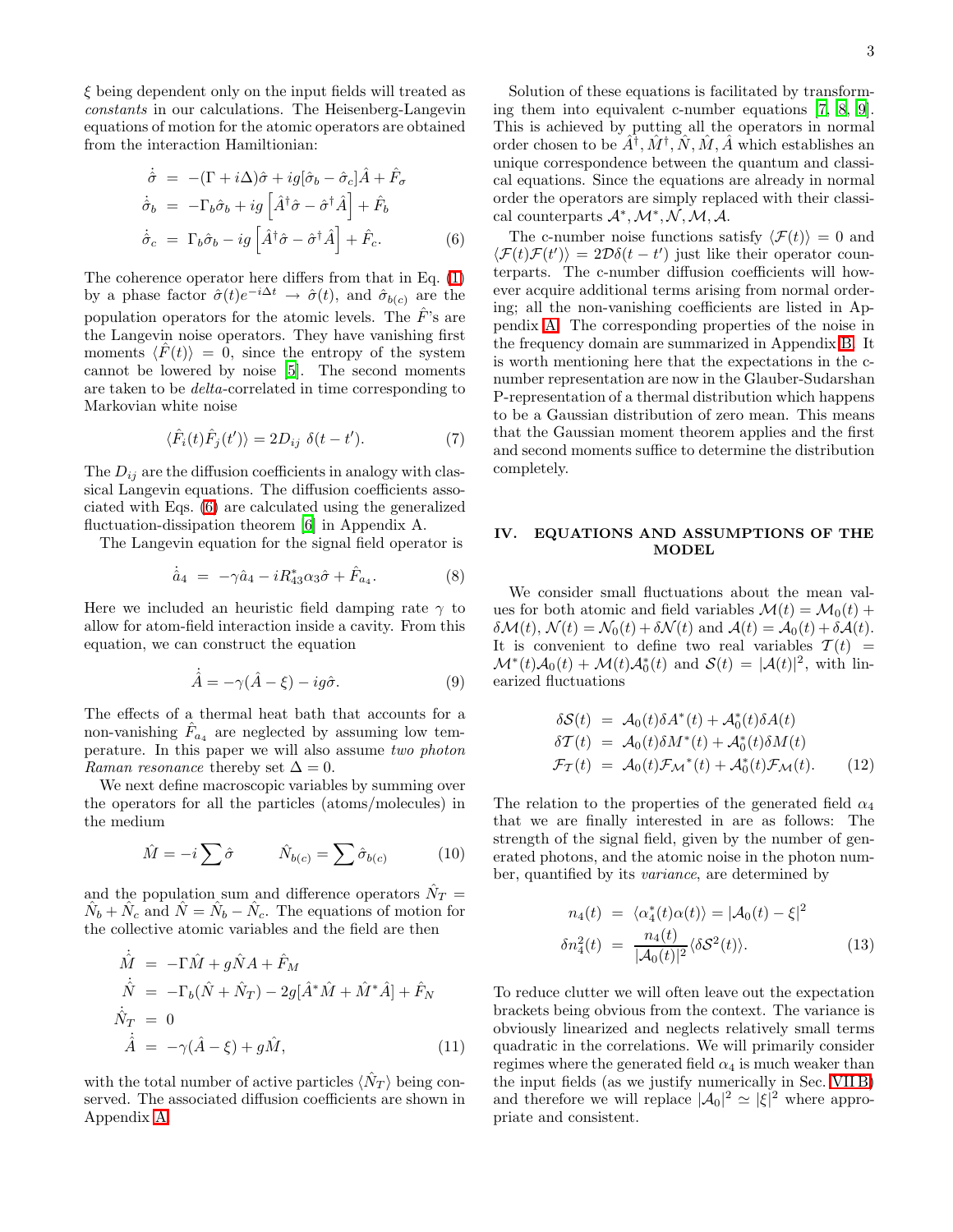## A. adiabatic elimination of the averages of atomic variables

Since the fluctuations have vanishing average, we can write separate equations for the mean and the linear fluctuations. The equations for the averages can be had by simply leaving out the Langevin forces

$$
\partial_t \mathcal{M}_0 = -\Gamma \mathcal{M}_0 + g \mathcal{N}_0 \mathcal{A}_0
$$
  
\n
$$
\partial_t \mathcal{N}_0 = -\Gamma_b (\mathcal{N}_0 + N_T) - 2g[\mathcal{A}_0^* \mathcal{M}_0 + \mathcal{M}_0^* \mathcal{A}_0]
$$
  
\n
$$
\partial_t \mathcal{A}_0 = -\gamma (\mathcal{A}_0 - \xi) + g \mathcal{M}_0.
$$
\n(14)

Atomic/molecular transitions typically occur on a faster time scale than the variations in a radiation field, which means that the medium will adiabatically follow the field for weak coupling. Even when using fast pulses, the coherence generating pulses can be taken to be of sufficiently long duration for this to be true. Therefore taking averages over intermediate time scales, the time-derivatives in the equations for the averages of the medium variables  $\mathcal{M}_0$  and  $\mathcal{N}_0$  may be neglected in what is called adiabatic elimination [\[6](#page-11-5)] and we obtain algebraic relations for the coarse-grained averages:

$$
\mathcal{N}_0 = -\frac{N_T}{1 + B|\xi|^2}, \quad \mathcal{M}_0 = -\frac{C}{g} \frac{\mathcal{A}_0}{1 + B|\xi|^2} \tag{15}
$$

<span id="page-3-0"></span>where we set  $|\mathcal{A}_0|^2 \simeq |\xi|^2$  as discussed earlier. We define some parameters here that we will use often and which will serve to simplify our expressions considerably:

$$
B = \frac{4g^2}{\Gamma_b \Gamma}, \qquad C = \frac{N_T g^2}{\Gamma}.
$$
 (16)

The parameter B is dimensionless and C carries the dimension of inverse time. As we corroborate numerically later  $B|\xi|^2 \ll 1$ , so the upper level is never strongly populated,  $\mathcal{N}_0 \simeq -N_T$  and we can simplify by setting  $1 + B|\xi|^2 \simeq 1$  in the rest of the paper. Substituting the atomic mean values we get an uncoupled equation for the average of the field variable

$$
\partial_t \mathcal{A}_0 = -\gamma (\mathcal{A}_0 - \xi) - C \mathcal{A}_0. \tag{17}
$$

#### B. fluctuations

<span id="page-3-1"></span>In describing the fluctuations, we cannot make arguments for adiabatic elimination of the medium variables as we did for the averages; this is due to the presence of the rapidly varying noise functions. An attempt to make such an approximation can lead to unphysical divergences in the correlations; we will discuss this issue in some detail in Appendix [D.](#page-10-0) Therefore we solve coupled equations for the fluctuations for both the field and the medium. We write the relevant equations in terms of the variables  $T$  and  $S$ 

<span id="page-3-2"></span>
$$
\partial_t \delta \mathcal{T} = -\Gamma \delta \mathcal{T} + 2g \delta \mathcal{N} |\mathcal{A}_0|^2 + g \mathcal{N}_0 \delta \mathcal{S} + \mathcal{F}_{\mathcal{T}} \n\partial_t \delta \mathcal{N} = -\Gamma_b \delta \mathcal{N} + 2C \delta \mathcal{S} - 2g \delta \mathcal{T} + \mathcal{F}_{\mathcal{N}} \n\partial_t \delta \mathcal{S} = -\gamma \delta \mathcal{S} + g \delta \mathcal{T}.
$$
\n(18)

In writing these equations, we have treated  $A_0$  as a constant. We will see that in all the cases we consider in this paper this assumption is valid, because either  $\mathcal{A}_0$ will have an unvarying steady state value or it will satisfy  $A_0 \simeq \xi$ , even as a function of position when propagation in free space is inovlved (see next subsection). It is clear from the equations above that the fluctuations can be fully expressed in terms of the correlations of the variables  $\mathcal T$  and  $\mathcal N$ . Using the results in Appendix [A,](#page-9-0) we find that the two variables are uncorrelated with each other but the strengths of their autocorrelations are specified by the diffusion coefficients

$$
2\mathcal{D}_{TT} = 2(\Gamma - \Gamma_b)N_T B|\xi|^4
$$
  

$$
2\mathcal{D}_{\mathcal{NN}} = 4\Gamma_b N_T B|\xi|^2
$$
 (19)

<span id="page-3-3"></span>where we used the expressions for the averages in Eq. [\(15\)](#page-3-0). In writing these expressions we used the weak field approximation  $A_0 \simeq \xi$  and the assumption of weak upper level occupation  $B|\xi|^2 \ll 1$ , and therefore in effect we can treat these coefficients as constants.

#### C. Free space description

The equations above are appropriate for describing experiments conducted in a cavity of damping rate  $\gamma$ . However if we wish to describe experiments in free space we have to allow for field propagation through the medium and effectively replace  $\gamma \to v \partial_z$ . An approach discussed by Drummond and Carter [\[8,](#page-11-7) [10\]](#page-11-9) outlined in Appendix [C,](#page-9-2) leads to the appropriate space-time equation for the field variable

$$
(\partial_t + v\partial_z)\mathcal{A}(z,t) = g\mathcal{M}(z,t). \tag{20}
$$

This equation follows from Eq. [\(C9\)](#page-10-1) derived in the appendix, on assuming that all the input fields propagate collinearly in the z-direction and their amplitudes  $\alpha_{1(2,3)}$ vary little over the interaction length  $L$ , i.e. the length of the region over which the fields interact with the atoms, and therefore may be treated as constants.

<span id="page-3-4"></span>Thus for experiments in free space, equations for the field variable in [\(17\)](#page-3-1) and [\(18\)](#page-3-2) are modified to

$$
(\partial_t + v \partial_z) \mathcal{A}_0(z, t) = -C \mathcal{A}_0(z, t)
$$
  
\n
$$
(\partial_t + v \partial_z) \delta \mathcal{S}(z, t) = g \delta \mathcal{T}(z, t).
$$
 (21)

The equations for the atomic variables are formally unchanged, but they now carry both position and time argument  $(z, t)$ ; their spatial dependence arises through their interdependence on the field variable.

#### V. PULSED INPUTS

We first consider the case where the input laser fields are extremely short and fast pulses. In particular we take the pulses to arrive in sequence as is the case in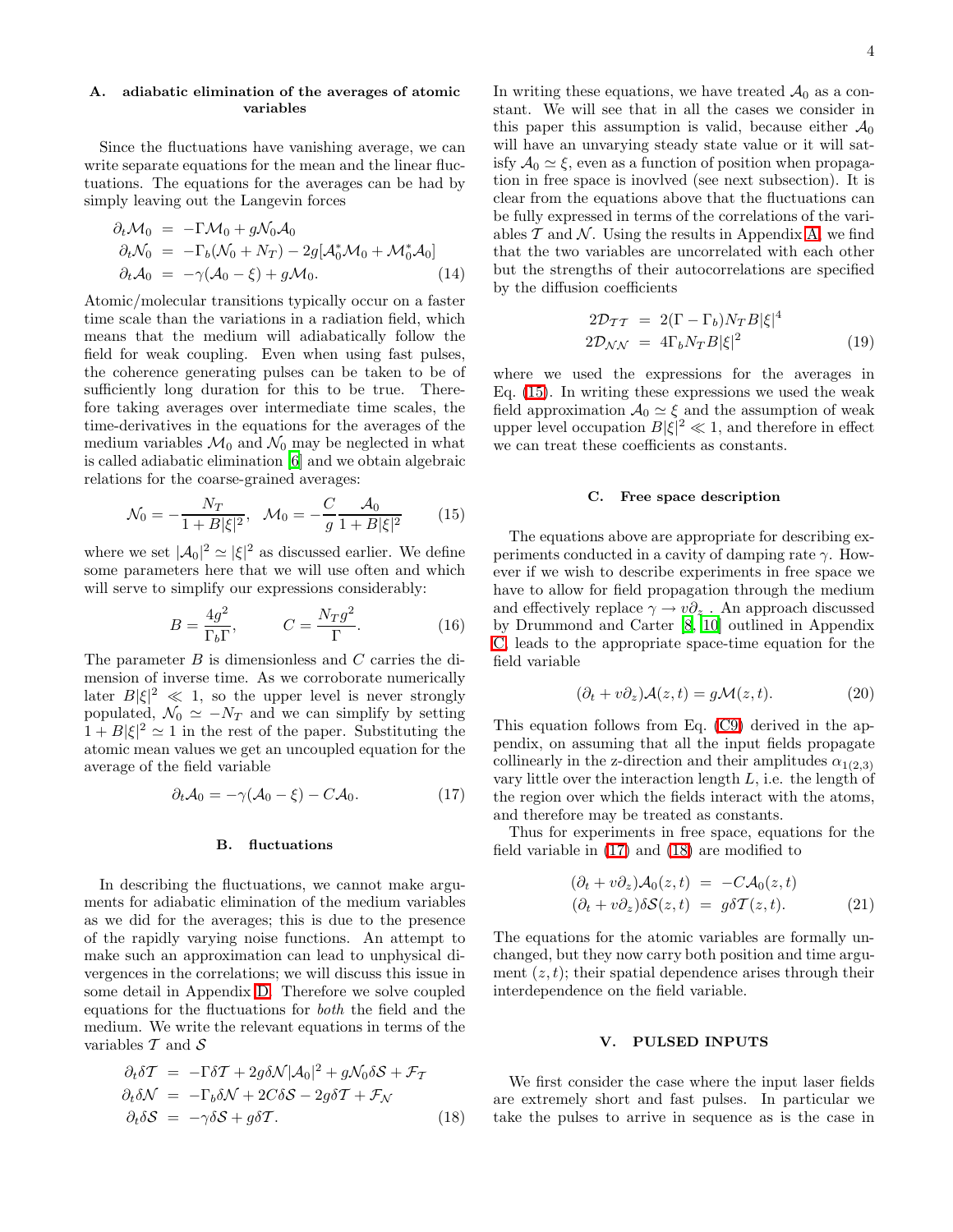FAST CARS [\[1\]](#page-11-0); the fields  $\alpha_1$  and  $\alpha_2$  are allowed to interact first with the atoms for a duration  $\Delta t_c$  creating the coherence, then after a delay  $\Delta t_d$  the field  $\alpha_3$  occurs for time  $\Delta t_3$ . This means that the atomic variables can now only depend on the first two fields, so we replace  $\mathcal{A}_0 \rightarrow \xi$  in Eqs. [\(17\)](#page-3-1) and [\(19\)](#page-3-3) and also set  $\delta \mathcal{S} = 0$  in the equations for the fluctuations of atomic variables:

$$
\partial_t \delta \mathcal{T} = -\Gamma \delta \mathcal{T} + 2g \delta \mathcal{N} |\xi|^2 + \mathcal{F}_{\mathcal{T}}
$$
  

$$
\partial_t \delta \mathcal{N} = -\Gamma_b \delta \mathcal{N} - 2g \delta \mathcal{T} + \mathcal{F}_{\mathcal{N}}.
$$
 (22)

<span id="page-4-1"></span>The main premise for this scenario is that when a rapid sequence of fast femtosecond pulses are used, the field  $\alpha_3$ scatters off the generated coherence before it has time to decay significantly. Thus for time intervals such that  $\Delta t_d + \Delta t_3 \ll \Gamma^{-1}, \Gamma_b^{-1}$  the generated coherence may be taken to be constant. For longer durations however we have to allow for decay of the coherence  $\mathcal{M}_0$  in Eq. [\(15\)](#page-3-0).

During the signal-generating cycle when  $\alpha_3$  is present the mean coherence is described by

$$
\partial_t \mathcal{M}_0 = -\Gamma \mathcal{M}_0 - g(\mathcal{A}_0 - \xi) \mathcal{N}_0. \tag{23}
$$

After the coherence generating pulses are turned off, the value of generated coherence from Eq. [\(15\)](#page-3-0)  $\mathcal{M}_0(0)$  =  $g\xi\mathcal{N}_0/\Gamma$  can be taken as the initial value of the coherence in the above equation (if  $\Delta t_d \simeq 0$ ) and since initially there is no signal field  $\mathcal{A}_0(0) = \xi$ . It is then easy to see that the ratio of the magnitude of the first term to that of the second term is  $\sim |\xi|/|\mathcal{A}_0 - \xi|$  which is large for weak generated field and short duration pulses. Therefore we can neglect the second term and take the driving coherence to simply decay exponentially from the moment the generating fields are turned off  $\mathcal{M}_0(t) = \mathcal{M}_0(0)e^{-\Gamma t}$ .

The equation for the average field then becomes

$$
\partial_t \mathcal{A}_0 = -\gamma (\mathcal{A}_0 - \xi) - C \xi e^{-\Gamma t}.
$$
 (24)

<span id="page-4-0"></span>The fluctuations will likewise decay since the diffusion coefficients depend on the averages  $\mathcal{N}_0$  and  $\mathcal{M}_0$ . The diffusion coefficients in Eq. [\(19\)](#page-3-3) will then have an exponentially decaying time dependence,  $\mathcal{D}_{NN} \sim e^{-\Gamma_b t}$  and  $\mathcal{D}_{TT} \sim e^{-\Gamma t}$ . We note however that there is no constraint on the duration  $\Delta t_c$  of the coherence generating pulses, so they can be taken to be sufficiently long to create a steady state value of the coherence before they are turned off, thereby justifying adiabatic elimination.

#### A. pules: interaction in a cavity

The mean value of the field variable after the third pulse  $\mathcal{A}_0(\Delta t_3)$  is easily obtained by integrating Eq. [\(24\)](#page-4-0)

$$
\mathcal{A}_0(\Delta t_3) - \xi = -C\xi \times \frac{e^{-\Gamma \Delta t_3} - e^{-\gamma \Delta t_3}}{\gamma - \Gamma}.
$$
 (25)

The phase of  $\mathcal{A}_0$  is given by that of  $\xi$ , since  $\mathcal{A}_0/\xi$  is real. When the duration of the third pulse is short  $\Delta t_3 \ll \Gamma^{-1}$ ,

$$
\mathcal{A}_0(\Delta t_3) - \xi \simeq -C\xi \Delta t_3. \tag{26}
$$

The equal time fluctuations of the field are given by

<span id="page-4-2"></span>
$$
\delta S^2(\Delta t_3) = g^2 \int_0^{\Delta t_3} dt' \int_0^{\Delta t_3} dt' e^{-\gamma(2\Delta t_3 - t - t')} \langle \delta \mathcal{T}(t) \delta \mathcal{T}(t') \rangle (27)
$$

In order to evaluate this we first take a Fourier transform of the Eqs. [\(22\)](#page-4-1), the relevant definitions and properties of the fluctuations and noise in the frequency domain are described in Appendix [B:](#page-9-1)

$$
(\Gamma - i\omega)\delta \mathcal{T}(\omega) = 2g|\xi|^2 \delta \mathcal{N}(\omega) + \mathcal{F}_{\mathcal{T}}(\omega)
$$
  
\n
$$
(\Gamma_b - i\omega)\delta \mathcal{N}(\omega) = -2g\delta \mathcal{T}(\omega) + \mathcal{F}_{\mathcal{N}}(\omega)
$$
 (28)

<span id="page-4-4"></span><span id="page-4-3"></span>which we then solve to get

$$
\delta \mathcal{T}(\omega) \simeq \frac{\left[2g|\xi|^2 \mathcal{F}_{\mathcal{N}} + (\Gamma_b - i\omega)\mathcal{F}_{\mathcal{T}}\right]}{(\Gamma - i\omega)(\Gamma_b - i\omega)}.
$$
 (29)

Assuming weak excitation we set  $|1 + \frac{4g^2 \xi^2}{[\Gamma - i\omega][\Gamma_b]}$  $\frac{4g^2\xi^2}{[\Gamma-i\omega][\Gamma_b-i\omega]}|^2 \simeq$ 1. Using this expression for  $\delta \mathcal{T}(\omega)$  we can evaluate the integrals in Eq. [\(27\)](#page-4-2). The details of the calculations are shown in Appendix [E.](#page-10-2) The general result result derived there is not particularly illuminating, instead here we consider the relevant limiting cases. In the short pulse limit  $\Delta t_3 \ll \Gamma^{-1}$ , we found that a Taylor expansion leads to an exact cancellation of the terms linear in  $\Delta t_3$  and we get a quadratic dependence on the interaction time

$$
\delta S^2(\Delta t_3) \simeq \frac{g^2 \Delta t_3^2}{2} \left[ \frac{B |\xi|^4 2\mathcal{D}_{\mathcal{NN}}}{\left(\Gamma + \Gamma_b\right)} + \frac{2\mathcal{D}_{\mathcal{TT}}}{\Gamma} \right]. \tag{30}
$$

<span id="page-4-5"></span>A conspicuous feature of this limit is that  $\gamma$  is absent in the expressions for both the mean and the fluctuation. Thus for pulses of duration shorter than the cavity damping time, the presence of the cavity has no effect on the signal or its associated noise due to the medium. This short pulse limit implies the hierarchy of time scales  $\gamma^{-1} \gg \Gamma^{-1}, \Gamma_b^{-1} \gg \Delta t_3.$ 

In the opposite limit of long pulse duration  $\Delta t_3 \gg$  $\gamma^{-1} \gg \Gamma^{-1}, \Gamma_b^{-1}$  the fluctuation is approximately

$$
\delta S^2(\Delta t_3) \simeq \frac{g^2 \Delta t_3^2 e^{-\Gamma \Delta t_3}}{2} \left[ \frac{2 \mathcal{D}_{NN}}{\Gamma \Gamma_b \gamma} B |\xi|^4 + \frac{2 \mathcal{D}_{\mathcal{T}} \tau}{\Gamma^2 \gamma} \right]. (31)
$$

<span id="page-4-6"></span>Here we set the depopulation rate and decoherence rates to be equal  $\Gamma \simeq \Gamma_b$ , to mask unnecessary details and highlight the main feature, which is that both the mean and the fluctuations essentially vanish towards the end of a long third pulse as the driving coherence disappears. The conclusion is that, regardless of the duration of the third pulse, significant signal field is generated only during times satisfying  $\langle \Gamma^{-1}, \Gamma_b^{-1} \rangle$ .

#### B. pulses: interaction in free space

The last subsection showed that increasing the duration of the interaction between the third pulse and the atoms will make a difference only upto a point, since we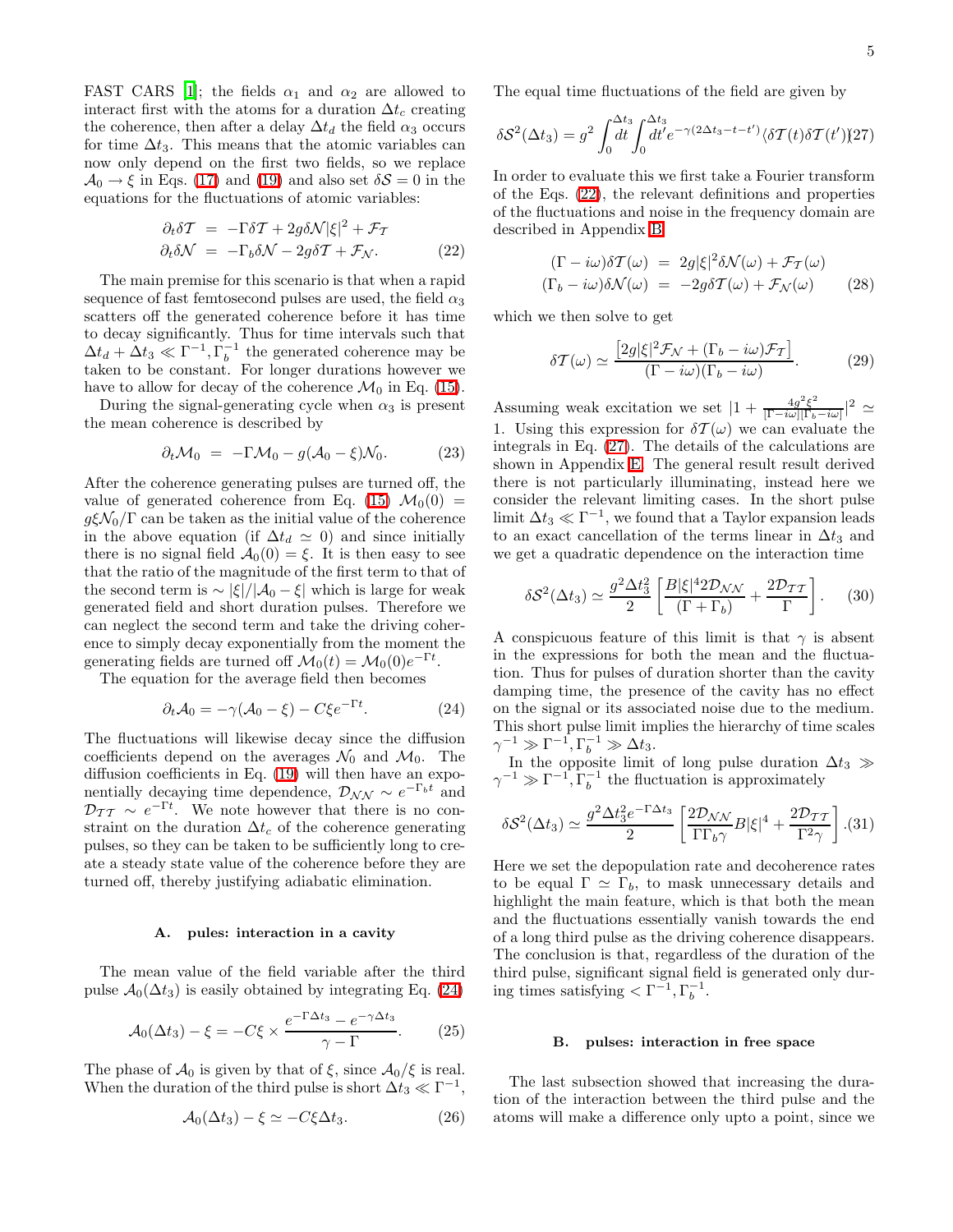are limited by the decay time of the coherence. In free space, this means that we will not get a stronger sustained signal by simply increasing the interaction length L. Therefore we will confine ourselves to sample sizes  $L < v\Gamma^{-1}, v\Gamma_b^{-1}$ , and we will use Eq. [\(21\)](#page-3-4) where, taking the coherence to remain unchanged during the time of interaction, we set  $\mathcal{A}_0(z,t) \to \xi$ .

A time-frequency Fourier transform and subsequent integration over the interaction length gives

$$
(-i\omega + v\partial_z) \mathcal{A}_0(z, \omega) = -C\xi \delta(\omega)
$$
  

$$
\Rightarrow \mathcal{A}_0(L, \omega) = e^{i\omega L/v}\xi \left[1 - C\frac{L}{v}\right]
$$
 (32)

and an inverse transform yields the delta-function  $\delta(t L/v$  that simply tells us that time is a redundant parameter and the field can be specified by its position alone

$$
\mathcal{A}_0(L) = \xi - C\xi \frac{L}{v}.
$$
 (33)

Likewise for the variance we consider the equations for the fluctuations in the frequency domain. Since we set  $A_0(z, t) \simeq \xi$ , the equations are given simply by [\(28\)](#page-4-3). Substituting the expression  $\delta \mathcal{T}(\omega)$  from Eq. [\(29\)](#page-4-4) into the equation for the field fluctuation

$$
-i\omega + v\partial_z \delta S(z,\omega) = g\delta T(z,\omega), \qquad (34)
$$

and integrating over the interaction length  $L$  we get the spectral density of the noise

$$
\delta S^{2}(L,\omega) = \frac{1}{2\pi} \frac{L^{2}}{v^{2}} \frac{\left[4g^{4}|\xi|^{4} 2\mathcal{D}_{\mathcal{NN}} + g^{2}(\Gamma_{b}^{2} + \omega^{2}) 2\mathcal{D}_{\mathcal{TT}}\right]}{(\Gamma^{2} + \omega^{2})(\Gamma_{b}^{2} + \omega^{2})}.
$$

The autocorrelation at equal times obtained by doing a partial fraction decomposition and an inverse Fourier transform defines the variance

$$
\delta S(L)^2 = \frac{g^2 L^2}{2v^2} \left[ \frac{B|\xi|^4 2\mathcal{D}_{\mathcal{NN}}}{\left(\Gamma + \Gamma_b\right)} + \frac{2\mathcal{D}_{\mathcal{TT}}}{\Gamma} \right].\tag{35}
$$

We see that both the mean and the variance are identical to what we found in the short pulse limit when the interaction took place inside a cavity, bearing in mind that here  $L/v$  defines the time of interaction. This reaffirms the conclusion that for short pulses there is no real advantage in using a cavity.

### VI. CONTINUOUS WAVE (CW) INPUTS

We now consider the cases where all three input fields occur continuously and simultaneously. In this case steady state values for the medium variables may be considered, and their decay does not put limits on the interaction time as it did previously when using sequential pulses. But the calculation of fluctuations is complicated by the fact that the equations for the medium variables and the field variable do not decouple as they did for sequential pulses.

#### A. cw: interaction in a cavity

The average is found by integrating Eq. [\(17\)](#page-3-1), exactly in the form it is written, with the initial condition  $\mathcal{A}_0(0)$  = ξ,

$$
\mathcal{A}_0(t) - \xi = -C\xi \times \frac{1 - e^{-(\gamma + C)t}}{(\gamma + C)}.\tag{36}
$$

Unlike the pulsed case there are no obvious time constraints, except those arising from possible damage to the sample by prolonged exposure to the fields, so we can take the long time limit  $t \to \infty$  and we get a steady state signal

$$
\mathcal{A}_0 - \xi = -C\xi \times \frac{1}{(\gamma + C)}.\tag{37}
$$

We note that if  $\gamma \ll C$  the generated field essentially vanishes, which suggests that we need to have  $\gamma \geq C$ . In that case we can further use the assumption of weak signal field to conclude that

$$
\frac{\mathcal{A}_0 - \xi}{\xi} \simeq \frac{C}{\gamma} \ll 1 \quad \Rightarrow \mathcal{A}_0 - \xi \simeq -C\xi \frac{1}{\gamma}.
$$
 (38)

<span id="page-5-0"></span>The fluctuations are best determined by writing the three coupled equations in the frequency domain in matrix form:

$$
\begin{bmatrix}\n(\Gamma - i\omega) & -2g|\mathcal{A}_0|^2 & -g\mathcal{N}_0 \\
2g & (\Gamma_b - i\omega) & -2C \\
-g & 0 & (\gamma - i\omega)\n\end{bmatrix}\n\begin{bmatrix}\n\delta \mathcal{T} \\
\delta \mathcal{N} \\
\delta \mathcal{S}\n\end{bmatrix} =\n\begin{bmatrix}\n\mathcal{F}_{\mathcal{T}} \\
\mathcal{F}_{\mathcal{N}} \\
0\n\end{bmatrix}.
$$

Inverting the coefficient matrix  $M_F$  gives the solution

$$
\delta S(\omega) = \frac{\left[ (\Gamma_b - i\omega) g \mathcal{F}_T(\omega) + 2g^2 |\mathcal{A}_0|^2 \mathcal{F}_N(\omega) \right]}{\det \mathbf{M}_{\mathbf{F}}} (39)
$$
  
det  $\mathbf{M}_{\mathbf{F}} \simeq (\Gamma - i\omega)(\Gamma_b - i\omega)(\gamma - i\omega).$ 

In computing the determinant in the denominator we introduced some simplifications using the arguments leading upto Eq. [\(38\)](#page-5-0) and we neglected the frequency dependence in the term proportional to  $B|\mathcal{A}_0|^2$  [refer to the comment following Eq. [\(29\)](#page-4-4)] . Squaring this gives the power spectrum (Appendix [B\)](#page-9-1) and then a Fourier transform and the adiabatic assumption  $\gamma \ll \Gamma$ ,  $\Gamma_b$  yields the steady state fluctuations

$$
\delta S^2(t) \simeq \frac{g^2}{2\gamma} \left[ \frac{2\mathcal{D}_{\mathcal{NN}}}{\Gamma \Gamma_b} B |\xi|^4 + \frac{2\mathcal{D}_{\mathcal{TT}}}{\Gamma^2} \right]. \tag{40}
$$

<span id="page-5-1"></span>While the adiabatic assumption was not necessary it gave a simpler expression, the more general expression is shown in Appendix [E.](#page-10-2) What sets this case apart from the rest is that both the signal field and the variance in the steady state depend on the cavity lifetime,  $\gamma^{-1}$  and that dependence is linear.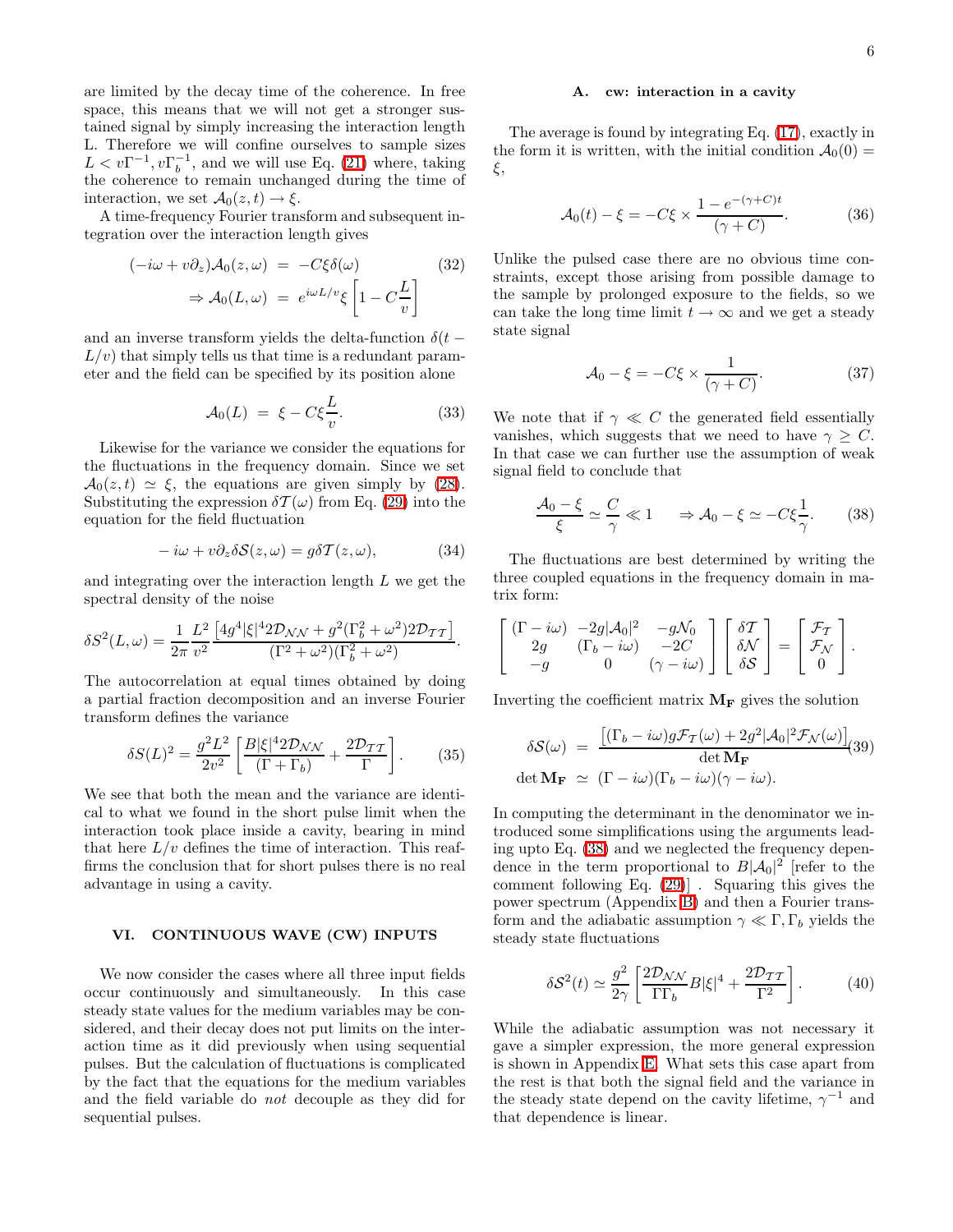#### B. cw: interaction in free space

In order to find the signal strength, we do a Fourier transform of Eq [\(21\)](#page-3-4)

$$
(-i\omega + v\partial_z) \mathcal{A}_0(z,\omega) = -C \mathcal{A}_0(z,\omega) \qquad (41)
$$

and integrate it over the interaction length  $L$  to get

$$
\mathcal{A}_0(L,\omega) = e^{i\omega L/v} \mathcal{A}_0(0,\omega) e^{-CL/v}.
$$
 (42)

As in the analogous case in a cavity, the time parameter is seen to be redundant after an inverse Fourier transform and we get simply

$$
\mathcal{A}_0(L) = \xi e^{-CL/v}.\tag{43}
$$

<span id="page-6-0"></span>In calculating the fluctuations we take the Fourier transform of the equations for the atomic variables as they appear in Eqs. [\(18\)](#page-3-2) and the field fluctuation as it appears in [\(21\)](#page-3-4), keeping in mind that all the fluctuation and noise elements will thereafter carry an argument of  $(z, \omega)$ . The three coupled equations yield an equation for the field fluctuation

$$
[v\partial_z - i\omega - \mathcal{G}(\omega)]\delta S \simeq \frac{g[2g|\xi|^2 \mathcal{F}_{\mathcal{N}} + (\Gamma_b - i\omega)\mathcal{F}_{\mathcal{T}}]}{(\Gamma - i\omega)(\Gamma_b - i\omega)}
$$
  
with 
$$
\mathcal{G}(\omega) \simeq \frac{g[4gC|\xi|^2 + (\Gamma_b - i\omega)g\mathcal{N}_0]}{(\Gamma - i\omega)(\Gamma_b - i\omega)}.
$$
 (44)

We integrate this with respect to the spatial coordinate z, and thereby we get the spectral density

$$
\delta S^2(L,\omega) = \frac{1}{2\pi} \frac{L}{v} \times \frac{1 - e^{2Re[\mathcal{G}(\omega)]\frac{L}{v}}}{-2Re[\mathcal{G}(\omega)]} \times \frac{4g^4|\xi|^4 2\mathcal{D}_{\mathcal{NN}} + g^2(\Gamma_b^2 + \omega^2) 2\mathcal{D}_{TT}}{(\Gamma^2 + \omega^2)(\Gamma_b^2 + \omega^2)}.
$$

We use  $B|\xi|^2 \ll 1$  to simplify

$$
2Re[\mathcal{G}(\omega)] \simeq -\frac{2C\Gamma^2}{(\Gamma^2 + \omega^2)}.
$$
 (45)

We note this quantity achieves the largest magnitude when  $\omega = 0$ . In the case of short interaction length  $CL/v \ll 1$  both the signal and the variance resemble those we got in the case of pulsed inputs in free space

$$
\mathcal{A}_0(L) \simeq \xi - C\xi \frac{L}{v} \tag{46}
$$
\n
$$
\delta S^2(L,\omega) \simeq \frac{1}{2\pi} \frac{L^2}{v^2} \frac{\left[4g^4|\xi|^4 2\mathcal{D}_{NN} + g^2(\Gamma_b^2 + \omega^2) 2\mathcal{D}_{TT}\right]}{(\Gamma^2 + \omega^2)(\Gamma_b^2 + \omega^2)}.
$$

In the opposite time limit of long interaction length  $CL/v \gg 1$ , we find that the expression for the average value of the field variable  $\mathcal{A}_0$  tends to become increasingly smaller. Equation [\(43\)](#page-6-0) tells us

$$
n_4(L) = |\mathcal{A}_0(L) - \xi|^2 = |\xi(1 - e^{-CL/v})|^2, \quad (47)
$$

so that in this limit the input fields vanish and give way to the signal field. Our model however does not allow us to obtain an accurate expression for the variance in this limit. This is because the equations [\(18\)](#page-3-2) were based on the assumption that  $\mathcal{A}_0$  does not change significantly and the generated field is relatively weak, and this is no longer true when L becomes large. Yet based on the fact that average value  $\mathcal{A}_0$  decreases over the length L and hence the diffusion coefficients also decrease, we could expect that the noise contribution from the active medium will actually be lower farther along the interaction length.

# VII. DISCUSSION OF RESULTS, INFERENCES AND ASSUMPTIONS

We will now discuss in some detail the physical implications of the results we obtained in the previous sections, and also elaborate a bit more on our assumptions and some associated subtleties that we touched on while deriving those results. We begin by considering realistic numerical values for our parameters and variables and thereby provide concrete justification for the approximations we made.

# A. Numerical Estimates

For the purpose of numerical estimation we will use the specific example of an anthrax spore for which the Raman active molecule is dipicolinic acid (DPA) which constitutes 17% of the weight, the rest being mainly water. The number density of DPA molecules in an anthrax spore is  $N_T \sim 4 \times 10^{26}$  molecules m<sup>-3</sup>, and the dimensions of the spore itself is  $1 \times 2 \times 1 \ \mu m^3$ . We will take all optical frequencies to be in the visible range  $\nu \sim 2\pi c/\lambda \simeq 4 \times 10^{15}$ .

Since some of the properties of DPA are not easily available, for those properties we will use the values for benzene, an organic molecule that has a similar structure. Thus for instance we use the spontaneous Raman differential cross-section for Benzene  $\frac{d\sigma}{d\Omega} = 32.5 \times$  $10^{-34}\rm m^2/sr/molecule,$  and we take the linewidths of Raman transitions in Benzene to estimate  $\Gamma_b \sim 10^{11}$ Hz.

We first determine the strength of the Raman coupling  $R'_{ij}$ , we can do that in two ways, assuming in either case that only a few intermediate states contribute: first using Eq. [\(2\)](#page-1-1), and taking  $\mu \sim ea_0$  with  $a_0$  being the Bohr radius

$$
|R'_{ij}| \sim \frac{\mu^2}{\hbar^2 \nu} \simeq 4 \times 10^{-6} \text{C}^2 \text{m}^2/\text{J}^2 \text{s};\tag{48}
$$

and secondly using the Kramers-Heisenberg formula for the differential scattering cross-section applied to spontaneous Raman scattering

$$
|R'_{ij}| \sim \frac{4\pi\epsilon_0 c^2}{\hbar\nu^2} \sqrt{\frac{d\sigma}{d\Omega}} \simeq 0.35 \times 10^{-6} \text{C}^2 \text{m}^2/\text{J}^2 \text{s}. \tag{49}
$$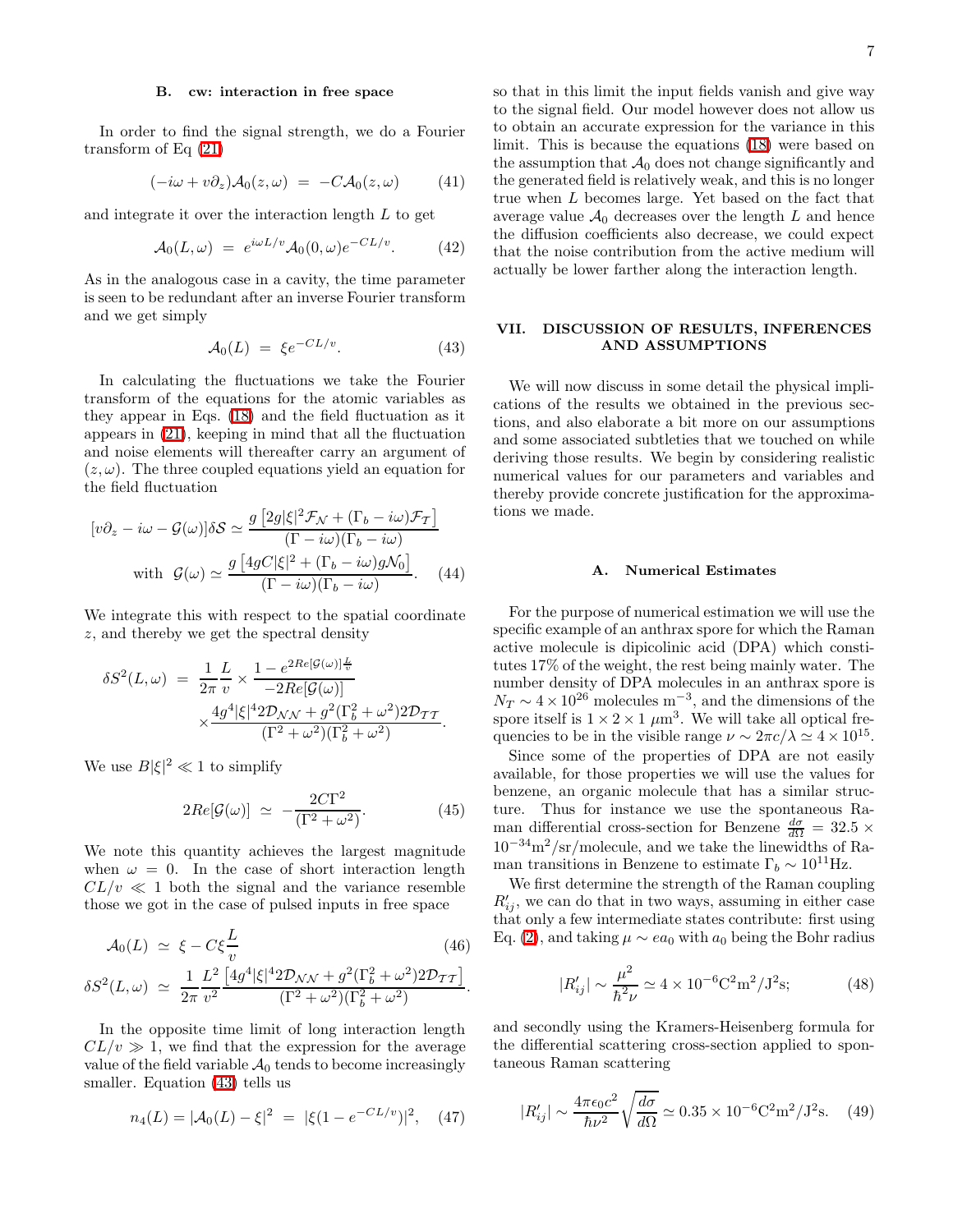So we will take  $|R'_{ij}| \sim 10^{-6} \text{ C}^2 \text{m}^2/\text{J}^2 \text{s}$ . Next we determine the field density and photon density from the expression for the field intensity (power/area)

$$
I = \frac{1}{2} v \epsilon_p \epsilon_0 |\mathcal{E}\alpha|^2 = \frac{1}{4} v(\hbar \nu) \frac{|\alpha|^2}{V}.
$$
 (50)

<span id="page-7-1"></span>For strong lasers we could take the typical intensities to be  $I \sim 10^{12} \text{ Wm}^{-2}$ , in which case we get

$$
|\mathcal{E}\alpha|^2 \sim 5 \times 10^{14} \text{N}^2 \text{C}^{-2}, \quad \frac{n}{V} = \frac{|\alpha|^2}{V} \simeq 5 \times 10^{22} \text{m}^{-3} (51)
$$

Taking all the input fields to have similar intensities and assuming natural linewidth  $\Gamma_b \sim 10^{11}$  Hz and decoherence rate  $\Gamma \sim 10^{13} - 10^{14}$  Hz,

$$
B|\xi|^2 = \frac{4g^2}{\Gamma\Gamma_b} \sim \frac{4|R'_{12}|^2|\mathcal{E}\alpha|^2}{\Gamma\Gamma_b} \sim 10^{-8}.\tag{52}
$$

Indeed for this choice of parameters we are justified in taking the weak-excitation limit  $B|\xi|^2 \ll 1$ , and in fact this will be valid till the field intensities increase to about  $10^{16}$  Wm<sup>-2</sup>; we note that this is the intensity level at which cascade breakdown of air occurs at STP [\[11](#page-11-10)], so our weak-field assumption covers most realistic regimes. Thus we are quite justified in setting  $1 + B|\xi|^2 \simeq 1$ .

Finally we address the issue of the interaction times, since many of our results assume short interaction times. In the case of pulsed inputs,  $\Gamma^{-1}$  sets the limits on the pulse duration to be  $\Delta t_3 < 10^{-13}$  s, which is certainly within the bounds of experimental capabilities using femtosecond pulses. In the case of propagation in free space, taking the dimension of an anthrax spore  $L \sim 10^{-6}$  m as the interaction length we find  $L/v \sim 10^{-15} < \Gamma^{-1}$ . In either case the constraints of short interaction times are likely to be satisfied for physical regimes of interest.

#### B. Signal and noise

<span id="page-7-0"></span>The main observation we have from our calculations is that when the duration of interaction between the signal-generating field and the Raman-active medium  $\Delta t = \Delta t_3, L/v$  is short compared to  $\Gamma^{-1}$ , the signal and the noise due to the medium have essentially the same theoretical description independent of the various experimental scenarios that we considered:

$$
n_4 \simeq \xi^2 C^2 \Delta t^2 \simeq \frac{N_T^2 |R_{43} R_{12}|^2 n_1 n_2 n_3 \Delta t^2}{\Gamma^2}
$$

$$
\delta n_4^2 \simeq \frac{g^2 \Delta t^2}{2} \left[ \frac{B |\xi|^4 2 \mathcal{D}_{\mathcal{NN}}}{(\Gamma + \Gamma_b)} + \frac{2 \mathcal{D}_{\mathcal{TT}}}{\Gamma} \right]
$$

$$
\simeq n_4^2 \times \frac{8(\Gamma - \Gamma_b)}{N_T \Gamma_b}, \tag{53}
$$

where we have used  $B|\xi|^2 \ll 1$  to set  $\mathcal{N}_0 \simeq \mathcal{N}_T$  and  $C \simeq C$ ; we also noted that the term involving  $\mathcal{D}_{NN}$  is smaller by a factor of  $B|\xi|^2$  than the one involving  $\mathcal{D}_{TT}$ and hence we only retained the latter.

The exception to the above expressions was the case of continuous wave input in a cavity for which we got a steady state signal and noise given by:

$$
n_4 \simeq \frac{N_T^2 |R_{43}R_{12}|^2 n_1 n_2 n_3}{\Gamma^2} \frac{1}{\gamma^2}
$$

$$
\delta n_4^2 \simeq n_4^2 \times \frac{8\gamma (\Gamma - \Gamma_b)}{N_T \Gamma \Gamma_b}.
$$
(54)

The signal has the same form as the other cases with  $\Delta t \rightarrow \gamma^{-1}$ . But the fluctuations differ by a factor of  $γ/\Gamma$ . Since typically  $γ \ll Γ$  the noise noise will be less in this case, and because  $\gamma^{-1}$  is greater than the short time limits in the other cases the signal is bigger. In addition to this, the fact that there are no major constraints on the duration of the irradiations apart from their possible destruction of the sample, this scenario seems to be the best one from the signal to noise perspective. However that conclusion has to be moderated by the fact that when all three input fields happen simultaneously, there can be significant contributions from the non-resonant terms in our interaction Hamiltonian in Eq. [\(1\)](#page-1-0), particularly if we cannot achieve two-photon Raman resonance. This is where the sequential pulse scheme as in FAST CARS has an advantage.

We can recast our expressions for the signal and fluctuations in terms of macroscopic variables. First using Eq. [\(3\)](#page-1-2) and the definition of classical field amplitude  $E_l = \mathcal{E}_l \alpha_l$  we write the signal in terms of the classical field amplitudes:

$$
|E_4|^2 = \left(\frac{\nu_4}{2\epsilon_0 \epsilon_p}\right)^2 [\chi^{(3)}]^2 |E_1|^2 |E_2|^2 |E_3|^2 \times \Delta t^2 (55)
$$

where  $\Delta t = \Delta t_3, L/v, \gamma^{-1}$  depending on the experimental configuration. Written this way we see that our expression for the signal is consistent with what we would get if we integrated the classical equation [\(4\)](#page-1-3) for the slowly-varying amplitude with appropriate assumptions. A more practical representation would be in terms of the input intensities using Eq. [\(50\)](#page-7-1)

$$
I_4 = \left(\frac{\nu_4}{c\epsilon_0^2}\right)^2 [\chi^{(3)}]^2 I_1 I_2 I_3 \Delta t^2
$$
  

$$
\delta I_4^2 = I_4^2 \times \frac{8(\Gamma - \Gamma_b)}{\Gamma_b N_T} \times \left(\frac{\gamma}{\Gamma} \text{ for cw } \& \text{ cavity}\right). (56)
$$

At this point we validate numerically the assumption of weak signal relative to the input fields. Using the parameters in the previous subsection we find the third order susceptibility to be  $\chi^{(3)} \sim 10^{-34} \text{ C}^4 \text{N}^{-3} \text{m}^{-2}$ . Taking all the input fields to have the same intensity  $I_i \simeq I_1 \sim I_2 \sim I_3$  and the ratio of the signal intensity to the input field intensity is

$$
\frac{I_4}{I_i} \simeq 10^{-10} I_i^2 \Delta t^2. \tag{57}
$$

For the short interaction times that we consider  $\Delta t \simeq$  $10^{-13}$  s and input field intensities of  $I_i \sim 10^{12}$  Wm<sup>-2</sup>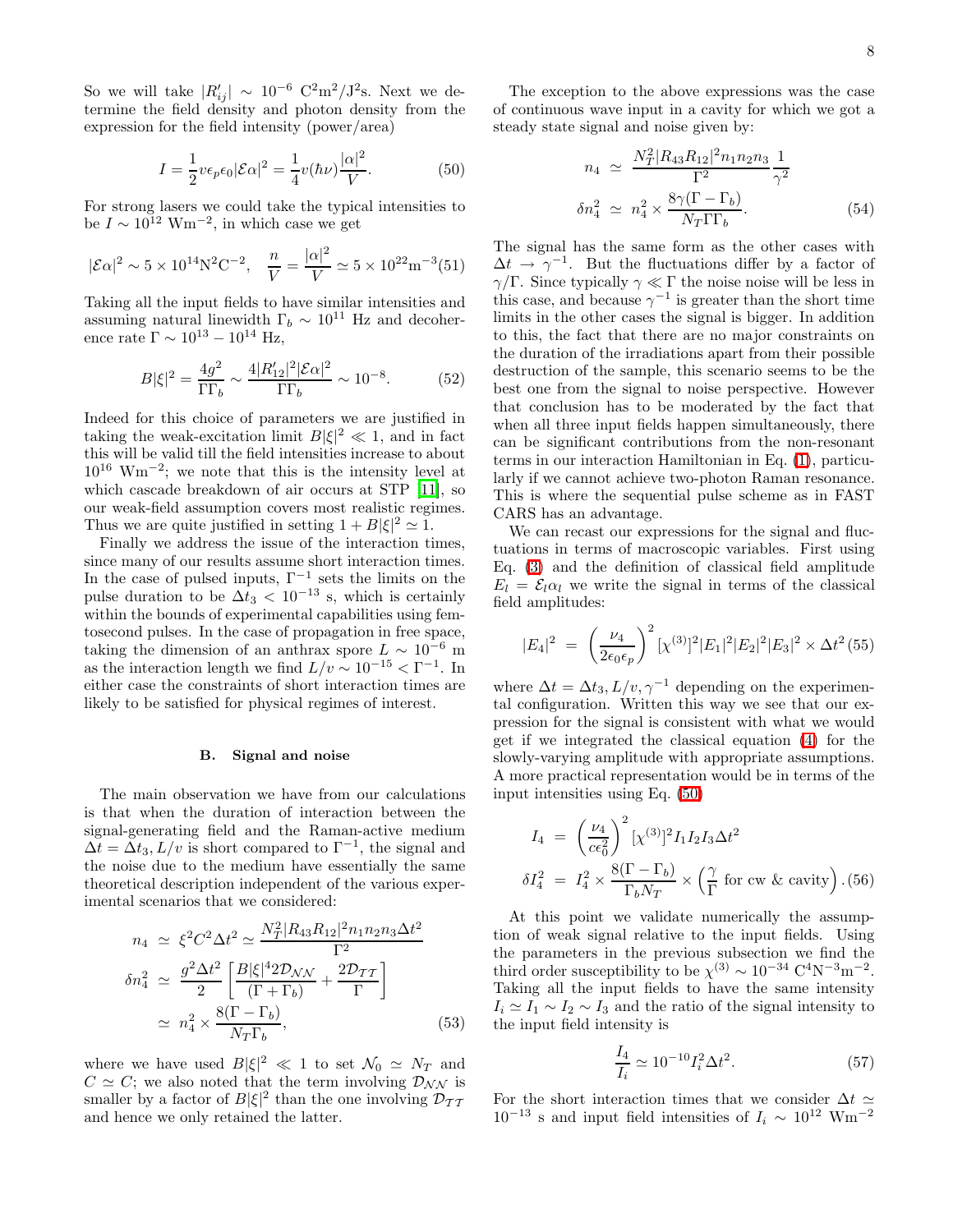this works out to be  $I_4 \simeq 10^{-12} I_i$ . This shows that even for higher input field intensities and increased density of active molecules, the signal field would still remain relatively weak.

#### C. Comparison with Shot Noise

Starting with the expression we derived for the generated field, we can write the operator for the generated field in terms of the input fields:

$$
\hat{a}_4 = \frac{N_T |R_{43}R_{12}|\Delta t}{\Gamma} \hat{a}_1 \hat{a}_2^{\dagger} \hat{a}_3. \tag{58}
$$

Then noting that

$$
a_4^{\dagger} a_4 \propto n_1(n_2+1)n_3
$$
  

$$
a_4^{\dagger} a_4 a_4^{\dagger} a_4 \propto (n_1^2 + n_1)(n_2^2 + 3n_2 + 1)(n_3^2 + n_3)
$$
 (59)

and on assuming similar and large photon numbers in the input field,  $n_1 \sim n_2 \sim n_3 = n_i \gg 1$  we find that the variance corresponding to the shot noise is:

$$
\delta n_{(shot)}^2 \simeq \left(\frac{N_T |R_{43}R_{12}|\Delta t}{\Gamma}\right)^4 \times 3 \times n^5 \simeq 3\frac{n_4^2}{n_i} \quad (60)
$$

Therefore the ratio of the medium noise and the shot noise is:

$$
\frac{\delta n^2}{\delta n_{(shot)}^2} \simeq \frac{8(\Gamma - \Gamma_b)}{3\Gamma_b} \times \frac{n_i/V}{N_T/V}.\tag{61}
$$

Using the numerical values that we considered earlier we find

$$
\frac{\delta n^2}{\delta n_{(shot)}^2} \simeq 10^{-2} - 10^{-1} \tag{62}
$$

which shows that the noise due to the medium is less than the shot noise. The shot noise increases with increasing input field intensities while the medium noise increases with increasing number of particles. But in the ratio it is interesting that the behavior is exactly the opposite, the weight of the shot noise decreases with increasing intensity of the input fields while the weight of the medium noise decreases with increasing density of the medium. Therefore when the field intensity becomes very strong for a given medium density, shot noise could become lesser, but as we noted earlier the intensities cannot be much stronger than what we already considered without destroying the sample completely. On the other hand densities of active particles could be higher in other medium of interest. In the case of cw inputs in a cavity we have an advantage that the medium noise is further reduced by a factor of  $\gamma/\Gamma$ .

#### VIII. CONCLUSION

We developed a model based on Langevin equations which allowed us to get a purely analytic description of the signal and the quantum noise for Coherent Anti-Stokes Raman Spectroscopy. If we use sequential pulses (as in FAST CARS) or we are close to two-photon resonance the non-resonant terms would not be important and the quantum noise arising from the finite lifetimes and coherence times of the atoms/molecules would be a dominant source of noise. When interaction time between the input fields and the medium is short, we found that the signal and the medium noise have the same behavior in free space or in a cavity, and with pulsed inputs or with continuous waves.

In particular we showed that if the driving fields do not vary much and the signal field is weak in comparison, the shot noise which represents the fundamental limits of noise is larger than the quantum noise due to the medium, and so the latter is not a limiting factor. Using a cavity to achieve steady state with continuous wave inputs leads to enhanced signal and lesser medium noise; this would be important close to two-photon resonance and the non-resonant terms do not contribute to the background noise.

Our calculations should be particularly relevant for novel experiments with newly developed femtosecond lasers and for fast spectroscopic characterizations of microscopic agents in the air which could be organic ones like anthrax spores or inorganic suspensions or trace contaminants.

Although our calculations in this paper were specific to CARS, the model we developed should be applicable to most coherent Raman schemes with minor changes. We did not resort to the commonly used adiabatic elimination when calculating the noise and we point out the significant errors that would arise from such an approximation. Thereby we set the grounds for a more accurate understanding of quantum noise in stimulated Raman spectroscopy. In the regime of short interaction times we achieved a completely analytical description. But the Langevin equations we set up in our model describe a much broader physical regime, the solutions in general will have to be found numerically.

#### Acknowledgments

We thank Kevin Lehmann, Tomas Opatrny and Yuri Rostovtsev for useful discussions and gratefully acknowledge the support from the Office of Naval Research, the Air Force Research Laboratory (Rome, NY), Defense Advanced Research Projects Agency-QuIST, Texas A&M University Telecommunication and Information Task Force (TITF) Initiative, and the Robert A. Welch Foundation. One of us, Y. M. Golubev acknowledges financial support from the following organizations: RFBR (grant 03-02-16035), Minvuz of Russia (grant E 02-3.2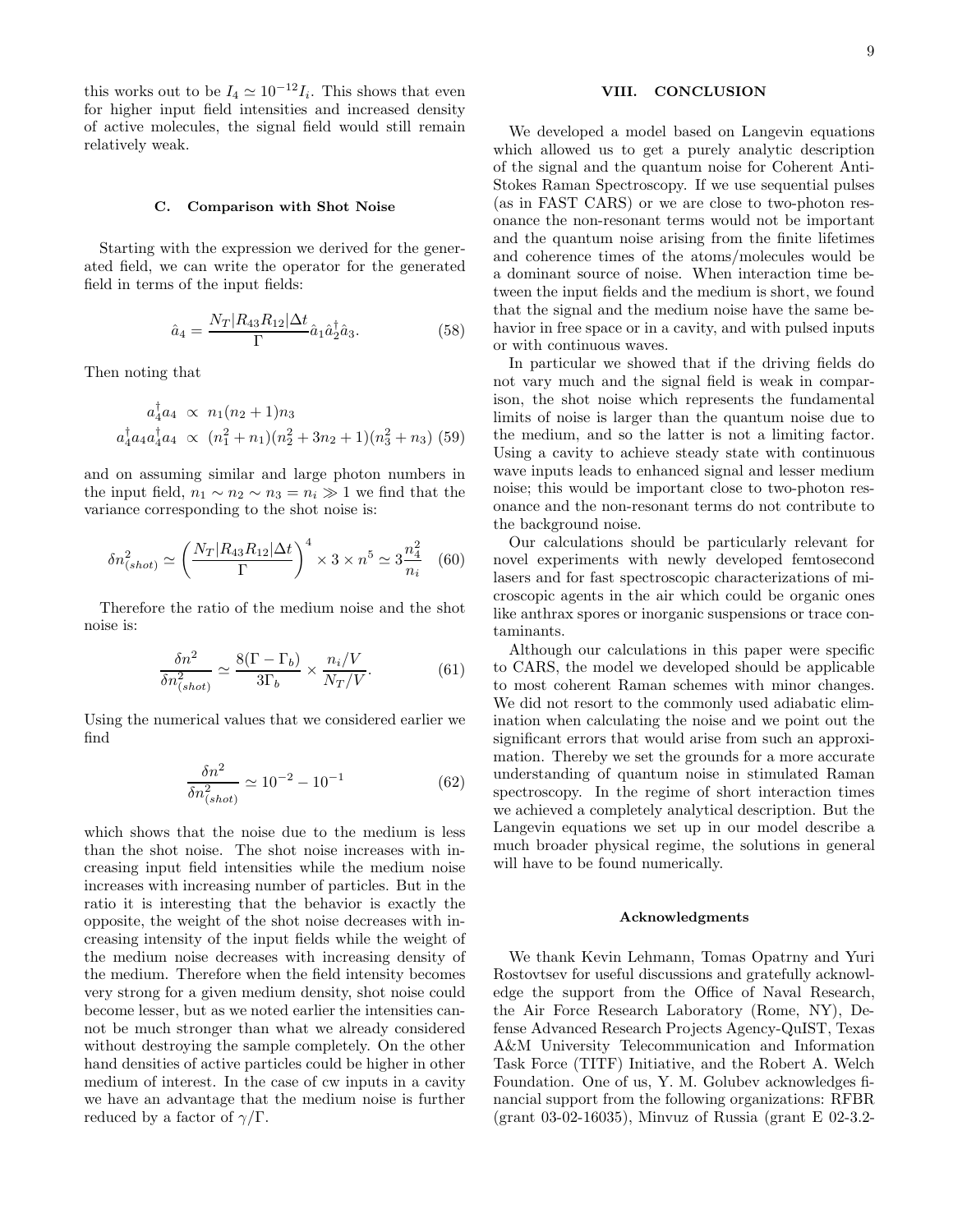<span id="page-9-0"></span>239), and by the Russian program "Universities of Russia" (grant ur.01.01.041).

#### APPENDIX A: DIFFUSION COEFFICIENTS

A quantum Langevin equations for an operator  $\hat{x}(t)$ has the general structure

$$
\dot{\hat{x}}(t) = \hat{A}_x(t) + \hat{F}_x(t)
$$
\n(A1)

with a deterministic part  $\hat{A}_x$  (not to be confused with the field operator defined in Eq. [\(5\)](#page-1-4)) and a stochastic part  $\hat{F}_x$ . The diffusion coefficients  $2D_{xy} = \langle F_x F_y \rangle$  associated with these equations are calculated using the generalized fluctuation-dissipation theorem [\[6,](#page-11-5) [12\]](#page-11-11), often called the Einstein relations:

$$
d_t \langle \hat{x} \hat{y} \rangle = \langle \hat{F}_x \hat{F}_y \rangle + \langle \hat{x} \hat{A}_y \rangle + \langle \hat{A}_x \hat{y} \rangle \tag{A2}
$$

<span id="page-9-3"></span>The non-zero diffusion coefficients, corresponding to Eqs. [\(6\)](#page-2-0) for the microscopic atomic variables, are:

$$
2D_{\sigma^{\dagger}\sigma} = (2\Gamma - \Gamma_b)\langle \hat{\sigma}_b \rangle
$$
  
\n
$$
2D_{\sigma\sigma^{\dagger}} = 2\Gamma \langle \hat{\sigma}_c \rangle + \Gamma_b \langle \hat{\sigma}_b \rangle,
$$
  
\n
$$
2D_{\sigma b} = -2D_{\sigma c} = \Gamma_b \langle \hat{\sigma} \rangle
$$
  
\n
$$
2D_{cc} = 2D_{bb} = -2D_{bc} = \Gamma_b \langle \hat{\sigma}_b \rangle.
$$
 (A3)

From these using the definitions in Eq. [\(10\)](#page-2-1) the nonvanishing diffusion coefficients for the macroscopic collective atomic operators  $\hat{M}$  and  $\hat{N} = \hat{N}_b - \hat{N}_c$  are immediately obtained:

$$
2D_{NN} = 4\Gamma_b \langle \hat{N}_b \rangle,
$$
  
\n
$$
2D_{\hat{M}^{\dagger}M} = (2\Gamma - \Gamma_b) \langle \hat{N}_b \rangle,
$$
  
\n
$$
2D_{MN} = 2\Gamma_b \langle \hat{M} \rangle,
$$
  
\n
$$
2D_{MM^{\dagger}} = 2\Gamma \langle \hat{N}_c \rangle + \Gamma_b \langle \hat{N}_b \rangle.
$$
 (A4)

In transforming to c-numbers, by normal ordering, all the moments for the noise must remain unaltered. Gaussian noise is determined by the first two moments; the first moment (i.e. the mean) vanishes, the second moments must have the same time-evolution for a pair of operators  $\hat{x}, \hat{y}$  in *normal-order* and their c-number equivalents:

$$
d_t \langle \hat{x} \hat{y} \rangle = d_t \langle xy \rangle. \tag{A5}
$$

The fluctuation-dissipation theorem Eq. [\(A2\)](#page-9-3) and its classical counterpart thereby relates the c-number diffusion coefficients to the operator diffusion coefficients:

$$
\langle \mathcal{F}_x \mathcal{F}_y \rangle = \langle \hat{F}_x \hat{F}_y \rangle + \langle \hat{x} \hat{A}_y \rangle + \langle \hat{A}_x \hat{y} \rangle - \langle x \mathcal{A}_y \rangle - \langle \mathcal{A}_x y \rangle.
$$
 (A6)

Normal ordering of  $\langle \hat{x} \hat{A}_y \rangle + \langle \hat{A}_x \hat{y} \rangle$  gives some additional terms, and if  $\hat{x}, \hat{y}$  are not in normal order, we need to replace  $d_t\langle \hat{x}\hat{y}\rangle \rightarrow d_t\langle \hat{y}\hat{x}\rangle = d_t\langle \hat{x}\hat{y}\rangle - d_t[x, y]$ . This determines all the non-vanishing c-number diffusion coefficients for the collective atomic variables:

$$
2\mathcal{D}_{\mathcal{N}\mathcal{N}} = 2\Gamma_b \langle N_T + \mathcal{N} \rangle - 4g \langle (\mathcal{M}^* \mathcal{A} + \mathcal{A}^* \mathcal{M}) \rangle,
$$
  
\n
$$
2\mathcal{D}_{\mathcal{M}^* \mathcal{M}} = (\Gamma - \frac{1}{2}\Gamma_b) \langle N_T + \mathcal{N} \rangle,
$$
  
\n
$$
2\mathcal{D}_{\mathcal{M}\mathcal{M}} = 2g \langle \mathcal{M}\mathcal{A} \rangle.
$$
 (A7)

# APPENDIX B: NOISE SPECTRUM

<span id="page-9-1"></span>The Fourier transforms of the noise functions are defined by:

$$
F(\omega) = \frac{1}{2\pi} \int dt e^{i\omega t} F(t); \ \ F(t) = \int d\omega e^{-i\omega t} F(\omega). \text{(B1)}
$$

For stationary processes the second moments or twotime correlations depend only on the time difference:  $\langle F_i(t)F_i(t + \tau)\rangle = \Gamma(\tau)$ . In the frequency domain this defines the spectral density  $P(\omega)$  of the noise:

$$
\langle F_i(\omega) F_j(\omega') \rangle = \delta(\omega + \omega') P_{ij}(\omega) \tag{B2}
$$

The two-time correlation and the spectral densities are time-frequency Fourier transforms of each other:

$$
P_{ij}(\omega) = \frac{1}{2\pi} \int d\tau e^{i\omega\tau} \Gamma(\tau); \ \ \Gamma(\tau) = \int d\tau e^{-i\omega\tau} P_{ij}(\omega).
$$

The fluctuations considered in this paper are characterized either by  $\delta$ -correlations or by exponentially decaying correlations as a function of time difference for which the spectral densities are respectively constant and Lorentzian:

$$
\Gamma(\tau) = 2D_{ij}\delta(\tau) \Rightarrow P_{ij} = 2D_{ij}\frac{1}{2\pi}
$$

$$
\Gamma(\tau) = e^{-\gamma|\tau|} \Rightarrow P_{ij} = \frac{2\gamma}{\gamma^2 + \omega^2} \frac{1}{2\pi}.
$$
 (B3)

# APPENDIX C: PROPAGATING FIELDS

<span id="page-9-2"></span>In order to describe fields propagating through a sample of atoms in free space, we use the technique of Drummond and Carter [\[10](#page-11-9)]. We illustrate this technique by considering the propagation of the signal field  $\nu_4$ , with wavenumber  $k$  in the direction of propagation (the zaxis); the part of the total Hamiltonian involving this field is

$$
\hat{H} = \hbar \nu a_4^{\dagger} a_4 + \hbar g [\hat{a}_4 \hat{\sigma}^{\dagger} + H.a.] \tag{C1}
$$

For simplicity we have assumed a real interaction strength  $g = R_{43}\alpha_3^* = |R_{43}\alpha_3^*|$ . The interaction length L is divided into  $2m + 1$  equal segments of mean positions  $z_l = lL/(2m+1)$  for  $l = -m, \dots, m$ . Description of propagation requires multiple modes; a natural basis is provided by the normal modes for periodic boundary conditions on the quantization length L

$$
k_n = \frac{2\pi n}{L} \qquad n = -m, \cdots, m,
$$
 (C2)

with corresponding creation and annihilation operators  $c_n^{\dagger}$  and  $c_n$ . Thus we can write the Hamiltonian as a linear combination of the sub Hamiltonians for each discrete segment summed over all the normal modes

$$
\hat{H} = \sum_{n} \hbar \nu c_n^{\dagger} c_n + \hbar g \sum_{i,n,l} \left[ c_n e^{-ik_n z_l} \hat{\sigma}^{\dagger(l)} + H.a. \right] \tag{C3}
$$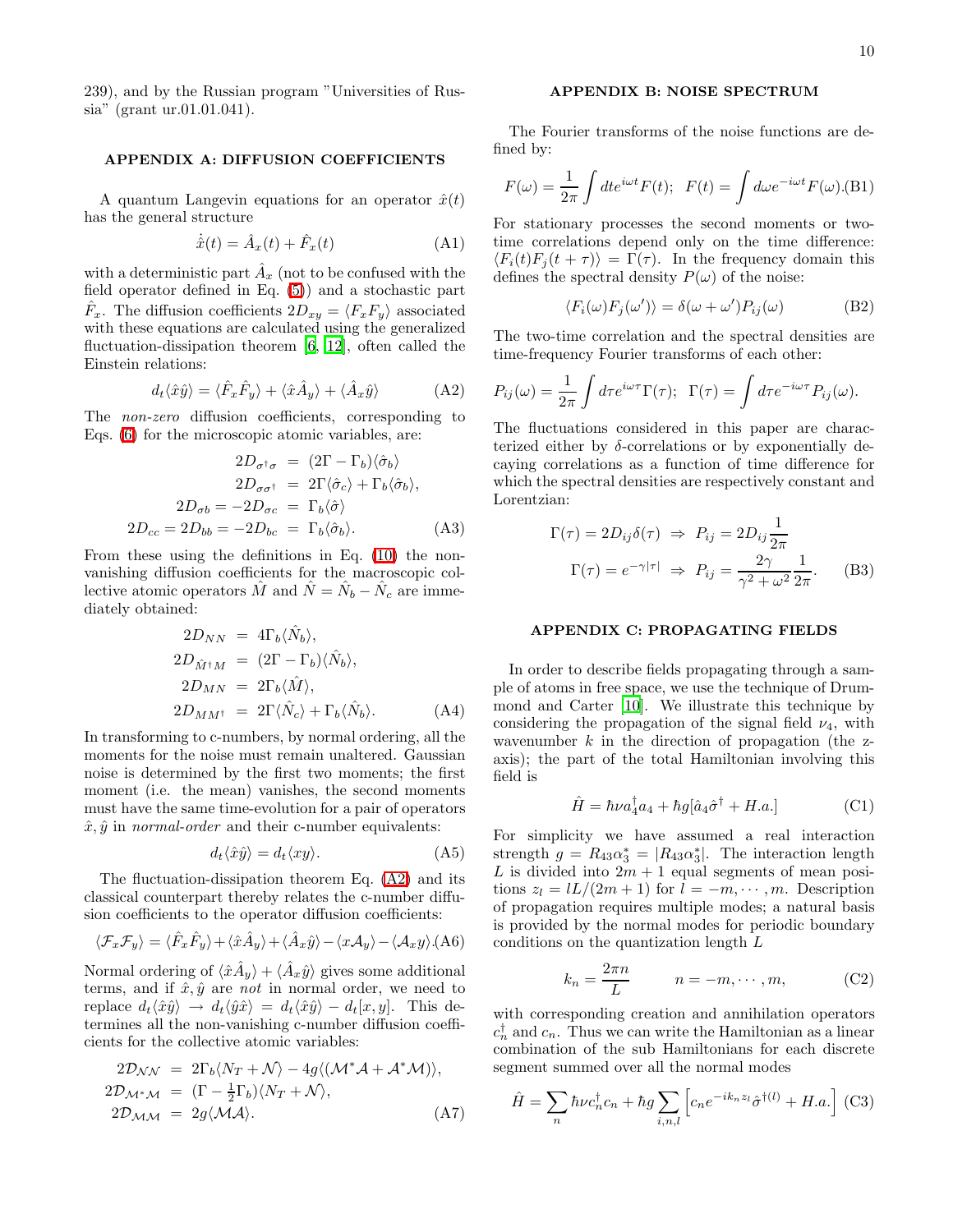The index  $i$  accounts for the number of atoms in each segment,  $\sum_i = N_T/(2m + 1)$ . Introduce local operators for the slowly varying field amplitude in each segment through a discrete Fourier sum of the modes

$$
\hat{a}_4^{(l)} = \frac{1}{\sqrt{2m+1}} \sum_{n=-m}^{m} c_n e^{ik_n z_l}
$$
 (C4)

and the Hamiltonian can be written as

$$
\hat{H} = \sum_{l} \hbar \nu \hat{a}_{4}^{\dagger(l)} \hat{a}_{4}^{(l)} + \sum_{ll'} \hbar \nu_{ll'} \hat{a}_{4}^{\dagger(l)} \hat{a}_{4}^{(l')}
$$

$$
+ \hbar g \sum_{l} \left[ \sqrt{2m + 1} \hat{a}_{4}^{\dagger(l)} \hat{\sigma}^{\dagger(l)} + H.a. \right], \qquad (C5)
$$

$$
\nu_{ll'} = \sum_{n=-m}^{m} \frac{2\pi nc}{(2m+1)L} \exp\left(\frac{2\pi i n(l-l')}{2m+1}\right). \quad (C6)
$$

The equation of motion for the slowly varying field amplitude is then

$$
\dot{\hat{a}}_4^{(l)} = i\nu_{ll'}\hat{a}_4^{(l)} - ig\sqrt{2m+1}\hat{\sigma}^{\dagger(i,l)}.
$$
 (C7)

We convert to c-numbers and take the limit of  $m \to \infty$ so that we have the following correspondence

$$
z_l = \frac{lL}{2m+1} \to z
$$

$$
\sqrt{2m+1}\alpha_4^l \to \alpha_4(z,t)
$$

$$
i\nu_{ll'}\sqrt{2m+1} \to c\frac{\partial}{\partial z}
$$

$$
-i\lim_{m\to\infty}(2m+1)\sum_i \sigma^{\dagger(l)}|_{z_l\to z} \to \mathcal{M}(z,t) \quad \text{(C8)}
$$

and thereby we arrive at the space-time dependent equation of motion for the slowly varying amplitude of the propagating field

$$
\left(\frac{\partial}{\partial t} + \frac{c}{n} \frac{\partial}{\partial z}\right) \alpha_4(z, t) = g \mathcal{M}(z, t). \tag{C9}
$$

<span id="page-10-1"></span>In the same way the space-time dependent noise operators are defined by

$$
\hat{F}_x(z,t) = \lim_{m \to \infty} (2m+1) \sum_i \hat{F}_x^{il}(t) \tag{C10}
$$

and analogously their c-number counterparts. The spacetime dependent c-number diffusion correlations

$$
\langle \mathcal{F}_x(z,t) \mathcal{F}_y(z,t) \rangle
$$
  
= 
$$
\lim_{m \to \infty} (2m+1)^2 \sum_{ij} \langle \mathcal{F}_x^{il}(t) \mathcal{F}_y^{jl'}(t) \rangle |_{z_l \to z, z'_l \to z}
$$
  
= 
$$
L \langle \mathcal{F}_x(t) \mathcal{F}_y(t) \rangle \delta(z-z'),
$$
 (C11)

in the last step we used the correspondence

$$
\lim_{m \to \infty} \frac{(2m+1)}{L} \delta_{ll'} = \delta(z - z'). \tag{C12}
$$

### <span id="page-10-0"></span>APPENDIX D: PROBLEMS IN USING ADIABATIC ELIMINATION IN COMPUTING NOISE

We pointed out earlier that adiabatic elimination of atomic variables cannot be applied to the fluctuations, we will now briefly discuss the consequences of doing so. We set  $1 + B|\xi|^2 \simeq 1$  as justified earlier. We eliminate the atomic variables and write the consequent equation for the field variable inclusive of both the mean and the fluctuation

$$
\dot{\mathcal{A}} = -\gamma(\mathcal{A} - \xi) - C\mathcal{A} + \mathcal{F}_{\mathcal{A}} \qquad (D1)
$$
\n
$$
\mathcal{F}_{\mathcal{A}} = \frac{g}{\Gamma} \left[ \mathcal{F}_{M} + \frac{g\mathcal{A}}{\Gamma_{b}} \left\{ \mathcal{F}_{N} - \frac{2g}{\Gamma} \mathcal{F}_{T} \right\} \right].
$$

In the case of a cavity, using the  $\delta(t-t')$  correlation of the noise, we find

$$
\delta S^2(\Delta t_3) = g^2 \frac{1 - e^{-2\gamma \Delta t_3}}{2\gamma} \left[ \frac{2\mathcal{D}_{TT}}{\Gamma^2} + \frac{B|\xi|^4 2\mathcal{D}_{NN}}{\Gamma_b \Gamma} \right]
$$

While this reproduces the long term steady-state behavior correctly, the short-time behavior is linear in time, contrary to the quadratic dependence that we found earlier.

The problem is more serious when we consider the freespace problem. We can understand it by considering the equation for the fluctuation in the field variable

$$
(\partial_t + v\partial_z)\delta\mathcal{A}(z,t) = \mathcal{F}_{\mathcal{A}}(z,t). \tag{D2}
$$

On integrating in the frequency domain and using the boundary condition  $\delta A(0, t) = 0$  we find that

$$
\delta \mathcal{A}(L,t) = \frac{1}{v} \int_0^L dz \mathcal{F}_\mathcal{A}(z, t - \frac{n}{c}(L-z)). \quad (D3)
$$

As shown in Appendix [C](#page-9-2) the second moments of the noise are delta-correlated in space as well as in time

$$
\langle \mathcal{F}_{\mathcal{A}}(z,t)\mathcal{F}_{\mathcal{A}}(z',t')\rangle = 2\mathcal{D}_{\mathcal{A}\mathcal{A}}L\delta(z-z')\delta(t-t')
$$

so that the second moments of the fluctuations of the signal at the output are

$$
\langle \delta \mathcal{A}(L, t) \delta \mathcal{A}(L, t') \rangle = 2 \mathcal{D}_{\mathcal{A} \mathcal{A}} \frac{L^2}{v^2} \delta(t - t'). \tag{D4}
$$

At equal times this diverges, and therefore so does the variance  $\delta S^2$ , and this underscores why the adiabatic approximation is inappropriate for describing the fluctuations.

# APPENDIX E: FLUCTUATIONS FOR INTERACTION IN A CAVITY

<span id="page-10-2"></span>We show the details of the derivation when the interaction takes place in a cavity. From eqs. [\(27\)](#page-4-2) and [\(29\)](#page-4-4)